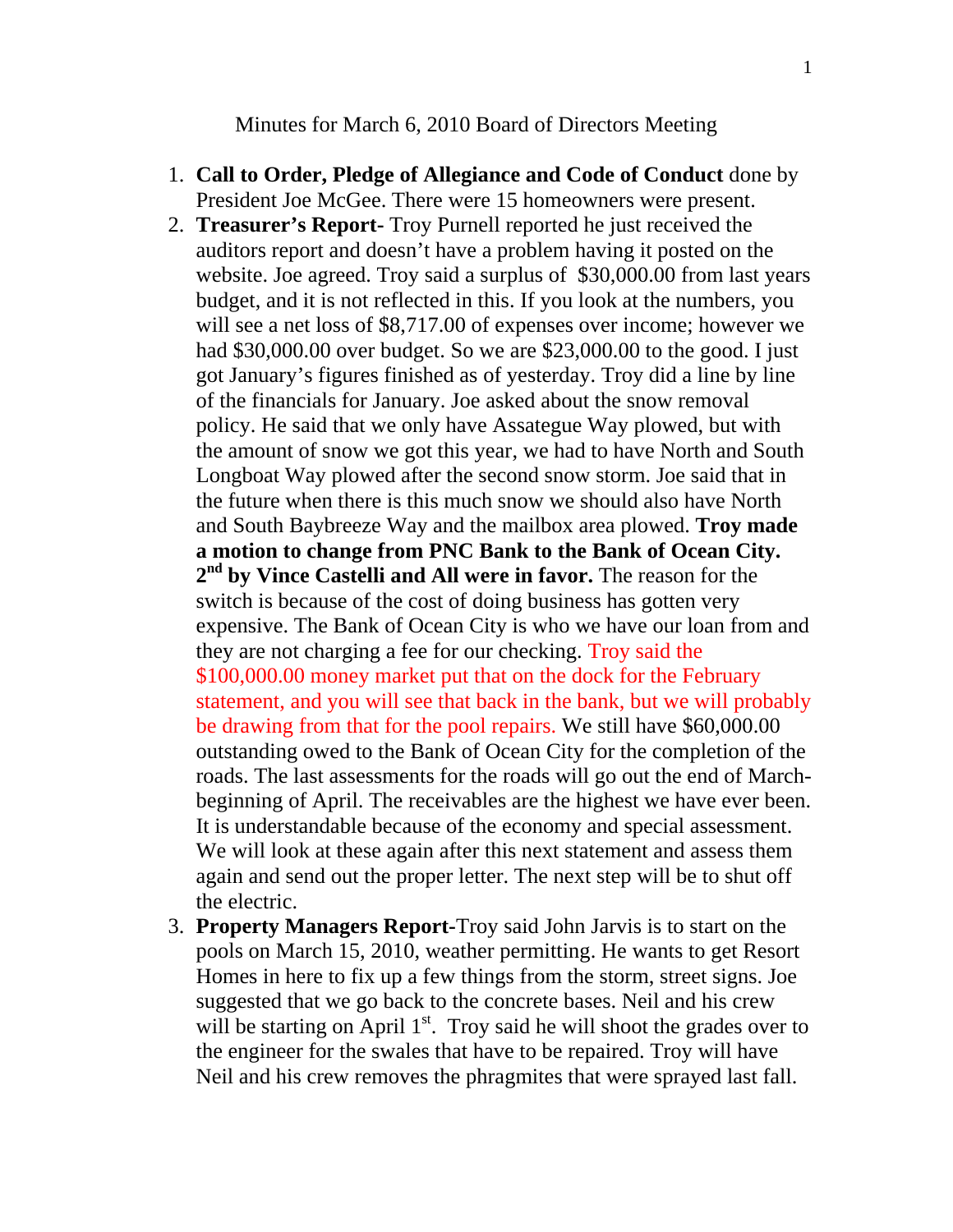## 4. **Old Business:**

- A. **Road Paving** the speed bumps that were taken out by the snow plow will be replaced and the one on North Longboat will be put in.
- B. **Signs**—Troy is having Resort Housing come in and take care of putting up all the speed limit, street signs, and stop signs that are down.
- C. **Cameras** are repaired after the storms
- D. **Phragmites** spraying was completed in the fall and this spring will be cut down by the grounds crew.
- E. **Boat storage lighting**-They have been fixed after the storm
- F. **WIFI** has been repaired after the storms
- G. **Erosion control**-anyone that has a problem, please contact Valerie and she can get the information to Troy
- H. **Pool Contracts**-Joe asked about the diamond-brite and Troy said that Atlantic Aquatech agreed to have that in the contract. Troy said Best Aquatic lowered the price for the pool management.

## **5. New Business:**

A. New vacume purchased for the Clubhouse

- B. **Front Gate**-has been replaced. The gate personnel have to be informed that they can not open the gate until the vehicle is at the gate. There is a 30 second time limit. The arm for the exit gate will be replaced also. The speed limit of 15 MPH will be painted on the entrance gate.
- C. **Salt Water Pools**-there was a lot of discussion on this issue. Joe asked for Troy to get more information about this kind of pool. He wants to know the cost, efficiency, maintenance, and chemical usage in these pools and if it is worth looking into. Would it be alright as far as the health department?
- D. **Front Pond**-life jackets and paddle boats not being put back after usage. The board has asked that if a homeowner sees someone not putting things back, step up and ask that they put things back. We all have homes here and we want to keep it nice.
- E. **Clubhouse**-Woman's vending machine was broken into and has to be replaced. Bob Molle said that we could put a camera in the hallway to monitor the outside side door.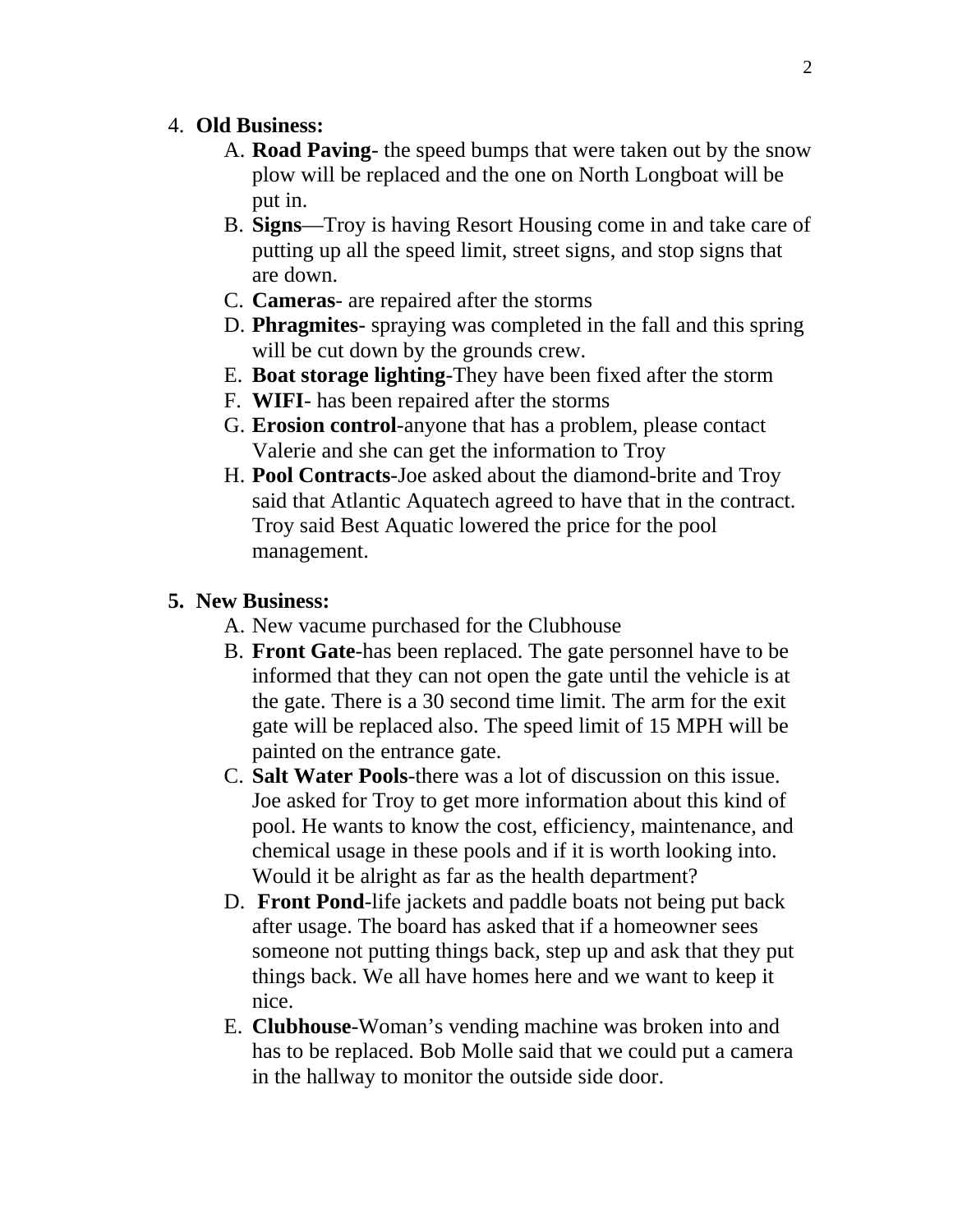- F. **Boat storage area**-Bob Molle said that it needs extra lighting. Bob is checking to see if it would be possible to add more lights to the existing poles.
- G. **Snow Removal**-The board decided after the recent snow storms, that for 4 inches of snow, that Assateague Way, the Rec. Center and Clubhouse would be plowed. If it is over 8 inches, we will have North and South Longboat Way, Baybreeze Drive and the mailbox area also done. It was decided to put a line item into the budget and if it is not used it would be put back into the reserve fund.
- H. **Front Entrance** Joe discussed the fences by the front entrance. It was decided to put vinyl fencing around and cover the posts with vinyl also, and replace the board walk with trex board.

## **6. Committee Reports**

- A. **Budget** no report
- B. **Boat storage** Valerie reported that there are a few people who have not sent in their money yet. She has tried to call and has found out that the phone lines are not current or disconnected. Joe said to send them a letter to remind them. Joe said to put another announcement in the newsletter about updating their phone or address changes.
- **C. ECC** Cathy Ortel will do all the initial inspections, starting on May  $1<sup>st</sup>$ , so there will be consistency in what is being written up per household. The rest of the committee will do the weed and grass issues after Memorial Day. Cathy said that we have a couple houses that had issues from last year and they were given a lot of leniency due to health issues, however one of the main offenders has been living here all winter and the work has not been completed. The family promised that all the work would be done. The other homeowner who got a major fine last year has not done anything either. Joe asked if the fine had been paid and Cathy didn't know. Joe said that if we fined them and they haven't paid the fine, we can shut off the electric off if it exceeds \$1,000.00. After the last meeting I received a letter from the attorney, Ray Coates that stated we can shut off the electric off if it exceeds \$1,000.00 and we have the right to send someone on the property and repair of fix whatever the violations were and then bill the homeowner for the completed work. **Joe reminded everyone about the border issue that**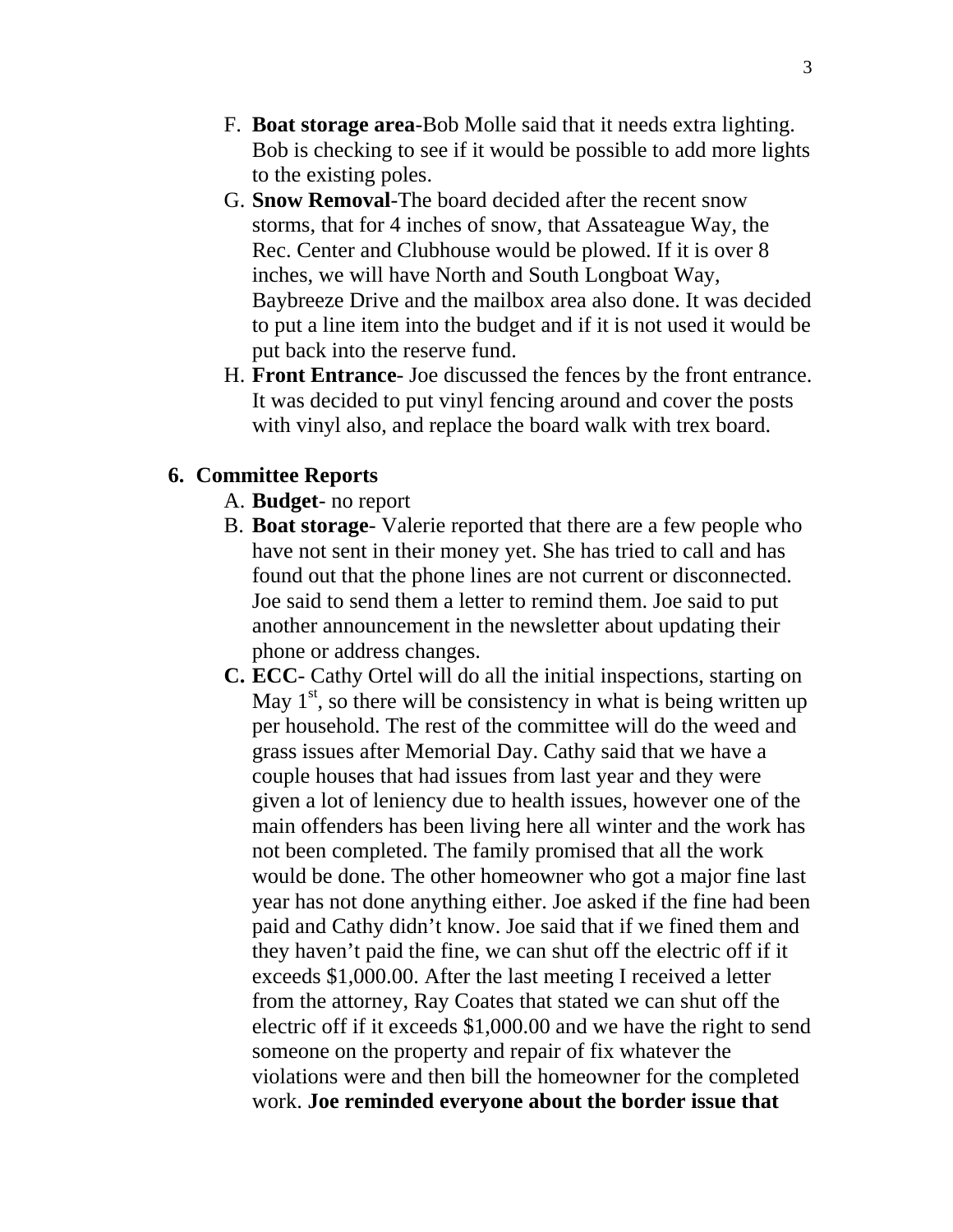**was passed by the board of directors last year. It stated that everyone had to border their homes before the 2010 ECC inspection. The homeowner that hasn't got the bordering place will be fined. All skirting is to be bordered.** Landscaping ties is what is to be used. The plastic/vinyl has a tendency to become brittle over time and when it is hit by the weed eater to shreds.

- 7. **Open Discussion: Don Kline, Lot#11**, asked about having borders around the sheds. Cathy said that some sheds have skirting, so they have to have a border. There are several sheds that are off the ground, so it would not pertain to them. **Melanie Dixon, Lot#320,** said she has a sink hole on the front right hand side, if you're facing the house. She also asked where the Assateague Pointe stickers are supposed to be on the vehicle. Depending on your state, they can be placed on the top of the driver's side windshield. Bob said another place can be behind the rear view mirror. It really depends on your state and it just for homeowner identification. **Rollins Brown, Lot#390**, would like a reminder to be put in the newsletter about returning life preservers to the dock box, and that the paddleboats need to be tied up after each use. **Charlie Rosenberger, Lot#73**, voiced his concerns over the amount of snow on the side streets and that he pulled a couple people out. He also said that it was very hard to get to the trash area and the mailbox area. Joe said that this was a very unusual year especially the snow that we got. We talked earlier about having a policy in place.
- 8. **Entertainment Committee:**

## 2010 ASSATEAGUE POINTE EVENTS

**MARCH 6 HOA BOARD MEETING-9:00 AM-Clubhouse-(Entertainment Schedule)** 

- **APRIL 3 EASTER-William (Smitty) & Lucille Smith-Noon**
- **APRIL 24 COMMUNITY CLEAN UP DAY-CARL THOMPSON & RAY HOWARD-9:00AM**
- **MAY 6-9 SPRINGFEST-Ocean City**
- **MAY 9 MOTHERS DAY**
- **MAY 15 HOA BOARD MEETING-9:00 am-Clubhouse**
- **MAY 29 FLEA MARKET AND YARD SALE-Elaine Davidson & Valerie Sharp at 8:00AM**
- **MAY 29 BULL ROAST- JOE MCGEE & CRAIG BELL-1:00PM**
- **MAY 30 MEMORIAL DAY**